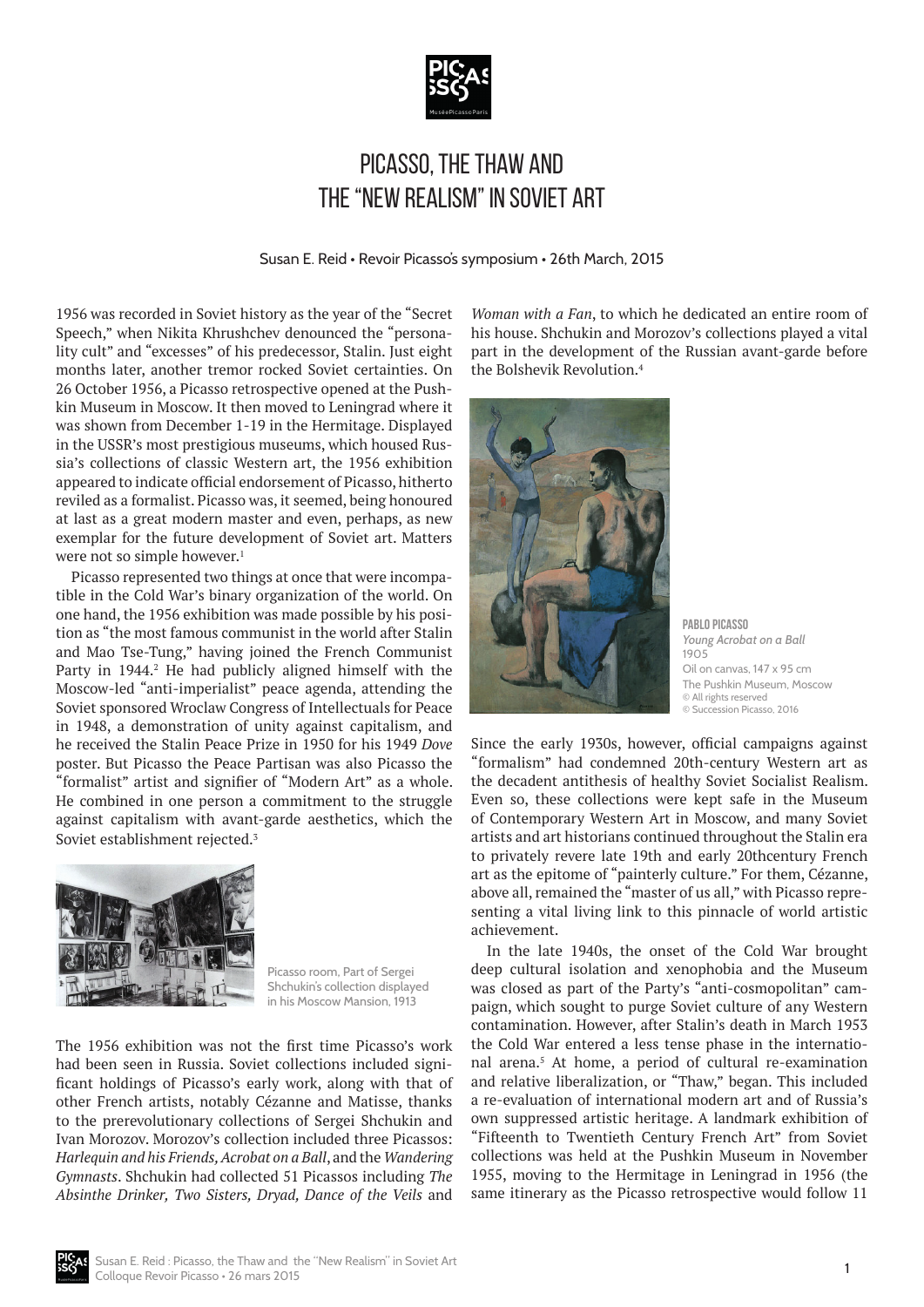

months later). It exposed the Soviet public to works by artists who had long been denigrated as formalists: Cézanne, Gauguin, Matisse, and early Picasso, including *Young Acrobat on*  a Ball.<sup>6</sup> The Hermitage also paid special tribute to Cézanne by organizing an exhibition for the fiftieth anniversary of his death in 1956.<sup>7</sup> After years of cultural autarky and conservatism, some Soviet artists and art lovers embraced these expositions of French modernism as the return of their *own* heritage and as encouragement for a broader, more expressive and modern approach to realism in place of the narrowly defined canon, dominated by 19<sup>th</sup> century Russian naturalism, on which Stalin-era Socialist Realism was based. Others, however, still regarded any softening towards Western modernism as a kind of ideological and aesthetic convergence and a threat to the national popular nature of Soviet art. Power struggles between different factions–reformers and conservatives, relative liberals and hard liners–began to surface in Soviet political and cultural life, in which the status of foreign culture and especially of modernism, was at the centre. Reports on the art establishment in the Party Central Committee's archives present a picture of crisis and factional strife, indicating a revolt of the grass roots against the Stalinist elite in which long-standing resentments and reformist zeal rose to the surface.<sup>8</sup>

Prominent in the reformist, internationalist wing of the creative intelligentsia was the writer Ilya Ehrenburg, author of the novel The Thaw (1954), which gave the period its name. He was also a prominent international champion of the USSR's peace offensive. Ehrenburg was personally acquainted with Picasso from his youth in bohemian Paris in the 1910s, and had renewed this acquaintance at the 1948 Wroclaw Peace Congress. Ehrenburg proposed to the Party Central Committee that a Picasso exhibition should be held in the Soviet Union to honour the artist, international communist and peace advocate for his seventy-fifth birthday. In September 1956, the Central Committee resolved to hold a small show of Picasso's drawings and prints from Soviet museums and private collections, but it tried to limit the impact of his art by keeping it small and limiting press coverage. 9



**Pablo Picasso** *Portrait of Ehrenburg* 1948 © Succession Picasso, 2016

However, Picasso himself took charge, to manage his reputation in the USSR and make sure the exhibition would have the resonance his stature deserved. Perhaps he saw the exhibition as an opportunity to receive the blessing of the mother of Communist Parties. His *Massacre in Korea* in 1951 had failed to win the approval of the French Communist Party and, according to Utley, Picasso had never come to terms with its lack of success.<sup>10</sup> Picasso selected thirty-eight paintings, drawings, and ceramics from his personal collection to represent the development and diversity of his oeuvre from the 1920s to the 1950s. Thus Picasso forced the Soviet authorities' hand; too embarrassed to decline, and risk offending Western leftist intellectuals, they accepted Picasso's choice.<sup>11</sup>

Picasso's selection was complemented by early work from Soviet holdings chosen by the dedicated curators of the West European Art departments of the Pushkin Museum and the Hermitage. Each museum drew primarily on its own collection, so that the Moscow and Leningrad versions of the exhibition differed. At the Pushkin Museum in Moscow, it included *Young Acrobat on a Ball, Family of Saltimbanques, Head of an Old Man in Tiara, Still Life with Violin*. The Hermitage show was larger, having bigger holdings of Picasso to draw on (the Shchukin collection). It was augmented by a number of works from the Blue Period to emphasize Picasso's early, "realist" phase, and included: *The Absinthe Drinker, The Two Sisters, Portrait of Soler the Tailor,* and *Woman with a Scarf*.

More challengingly, it also included some of the early Cubist work in Soviet collections, such as *Dance of the Veils, Clarinet and Violin,* 1913, *Bowl of Fruit with Bunch of Grapes and Sliced Pear,* as well as *Three Women, Woman with a Fan.* Since Soviet collecting had ended with the Bolshevik Revolution, the early 1920s were represented by work from Picasso's personal collection, including *Maternity* and *Seated Woman with a Book and Musical Instruments*.



**Pablo Picasso** *Still Life on a Pedestal Table* Paris, 1931 Oil on canvas, 195 x 130,5 cm Musée national Picasso-Paris Dation Pablo Picasso, 1979. MP134 © Paris, RMN - Grand Palais / René-Gabriel Ojéda © Succession Picasso, 2016

The 1930s began with *Still Life on a Pedestal Table* and ended with *Cat Catching a Bird* of 1939, while the 1940s were represented by *Françoise with Wavy Hair*, a portrait of Hélène Parmelin, and a Vert-Galant landscape. According to Gilburd, Picasso also took account of his Soviet audience's taste,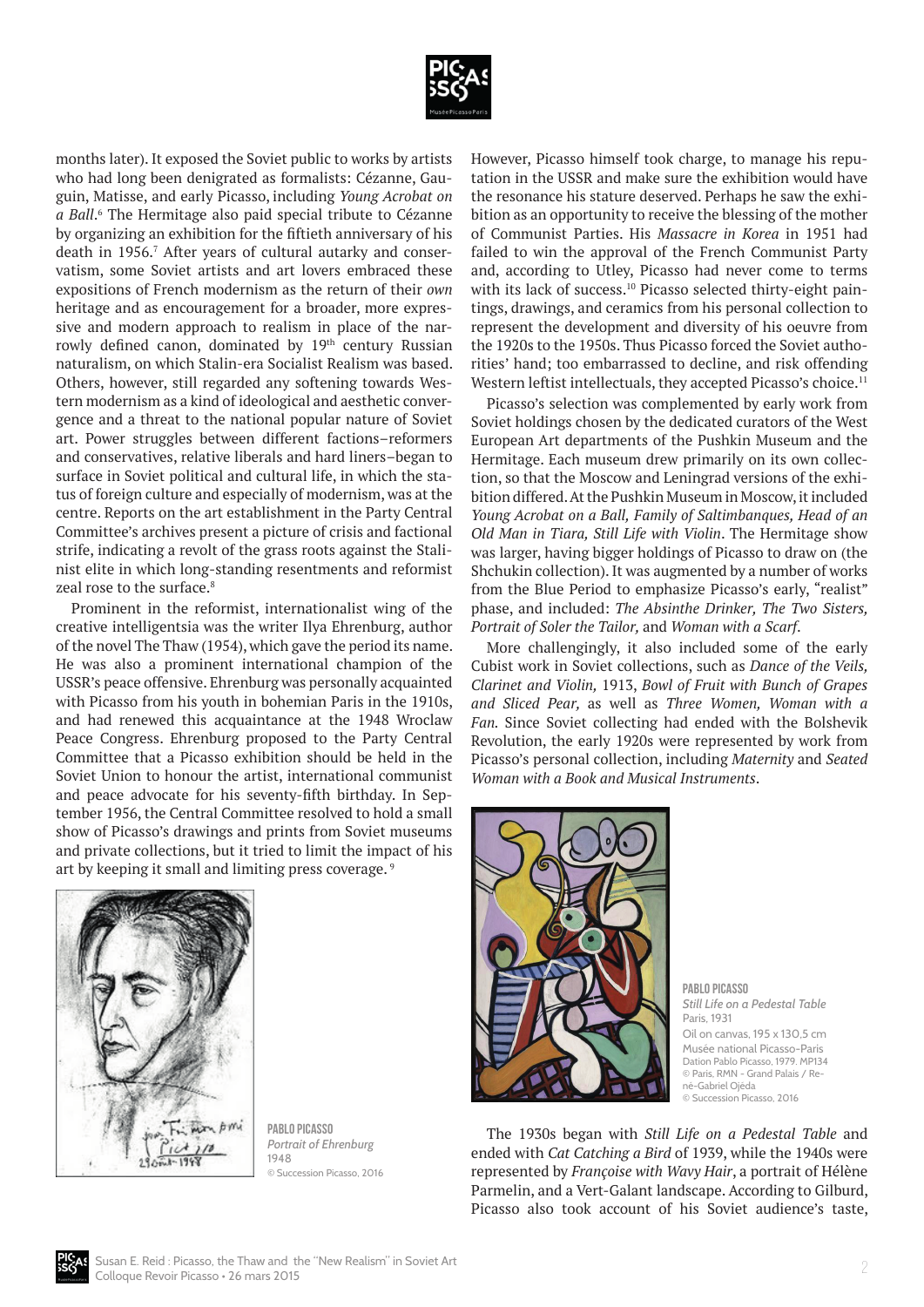

trained on a diet of realist painting, by including some more accessible works such as two drawings of doves, and realist portraits of his mother, his Russian first wife Olga, and his son *Paulo as Harlequin and Pierrot*. 12

## **RECEPTION**

When the retrospective opened in Moscow on 26 October 1956, it entered a volatile domestic and international situation of cultural and political ferment. Both at home and abroad, people were reeling from the implications of Khrushchev's Secret Speech in February that year. The public response to the Picasso show, and the twitchiness of the authorities, have to be understood in the context of the tense atmosphere of late 1956, pervaded by uncertainties concerning the effects and limits of reform, and by a sense that, for better or for worse, anything could happen. Among art world conservatives and the Central Committee, anxieties concerning the effects of Khrushchev's speech and of cultural liberalization in the Soviet Union were already running high. By October 1956, when the exhibition opened in Moscow, the shockwaves of Khrushchev's denunciation of Stalin had triggered revolts across the socialist bloc. On 23 October, just a few days before the Picasso retrospective opened, an uprising against Soviet power began in Hungary. Violently suppressed by Soviet tanks (on 4 November), it triggered sympathetic protests in Poland. These events shook the Soviet Party leadership deeply, raising the spectre of the unraveling of the whole project of international Communism, and exacerbating fears that public discussions of the Picasso exhibition could go well beyond matters of art and turn to issues of political freedom. The hopes of a cultural breakthrough in Soviet cultural policy, which the exhibition symbolized, contrasted poignantly with the threat that the events in Eastern Europe would result in renewed isolation from the West.

To make matters worse, just at the very time the Picasso retrospective opened in Moscow, a reproduction of his *Massacre in Korea* was displayed by students of the Academy of Arts in central Warsaw, in protest against the Soviet intervention in Budapest. Picasso's anti-US-imperialist gesture was re-signified as an anticommunist one, co-opted as a vehicle of protest by Polish citizens.<sup>13</sup> Thus even one of his most explicit political gestures against the "warmongering US-imperialist camp" had become ideologically unstable. Picasso's political allegiance–for many, his only saving grace–was thus called in question. Although this event in Warsaw may not have been common knowledge among the crowds of viewers and wider public in the Soviet Union, the Central Committee would surely have received intelligence of it. Given the coincidence of timing, it was no wonder if Soviet officials were nervous about what meanings Picasso might take on when shown in Moscow and Leningrad and what effects his work might have.

Coverage of the Picasso exhibition in the Soviet press was limited as a result of the Central Committee's caution. Much to its alarm however, the effects of the exhibition on the

Moscow and Leningrad public far exceeded those of a narrowly artistic event. Word of mouth ensured that it attracted large crowds. Respected art historian Mikhail Alpatov declared in the literary press that everyone had a civic duty to know the work of Picasso, for it was the greatest phenomenon of the present day, which reflected the strivings of the twentieth century.14 The Picasso exhibition became a major public event not only because of the opportunity it offered to study hitherto forbidden examples of modernist art, but because it provided a forum for lively, spontaneous public discussion of contemporary culture and political issues of freedom and truth.15 Arguments regularly flared up in the queues and before the paintings. In addition, students organized unofficial debates in a number of higher education institutions. These not only discussed Picasso and modern art in general; they even broached such politically dangerous topics as "the artist's creative freedom."16

When the exhibition moved to Leningrad, the Central Committee's Culture Department reported that viewers, especially students, were taking an "uncritical attitude" toward the formalist works shown in the exhibition. They were declaring Picasso to be the pinnacle of contemporary world art, while denigrating Soviet art and the method of Socialist Realism.17 Two attempts were made to hold an informal public debate on Arts Square in Leningrad, the second of which, on 21 December, was broken up and the instigators arrested. "Party organs conducted the necessary work with them," the Central Committee report noted ominously. Not to be deterred, some of the students then gate-crashed the Leningrad Artists' Union where artists and members of the public were gathered to discuss the Union's routine exhibition. The students praised the "formalist" work of Picasso, saying that only people of high artistic culture could appreciate it and that it was because there were few such people in the Soviet Union that the work of Picasso was deemed inaccessible.18

The response to Picasso set alarm bells ringing about the emergence of "alien, antiparty" views.<sup>19</sup> A three-day discussion on "The Future of Soviet Art," held in Leningrad in December 1956, while the exhibition was under way, gave further worrying evidence of the "politically unhealthy mood" among Soviet students and young intellectuals.<sup>20</sup> Art historian Moisei Kagan questioned the legitimacy of the USSR Academy of Arts, the most powerful body in the Soviet art world, established in 1947, calling it a revival of a feudal institution. But the challenges went beyond questions of art and its institutions to raise wider questions about Soviet power. One speaker went so far as to condemn collectivization as a national tragedy (a policy whose legitimacy Khrushchev's secret speech had carefully left unchallenged by its condemnation of Stalin's "excesses"). He also spoke of the Soviet regime as the "socialist monarchy," even comparing it unfavourably to the British monarchy because it suppressed the people's sense of beauty and truth whereas the latter, he said, existed to educate this sense.<sup>21</sup> Not surprisingly, KGB investigators expressed fears that the discussions triggered by Picasso would turn into a "little Budapest."<sup>22</sup>